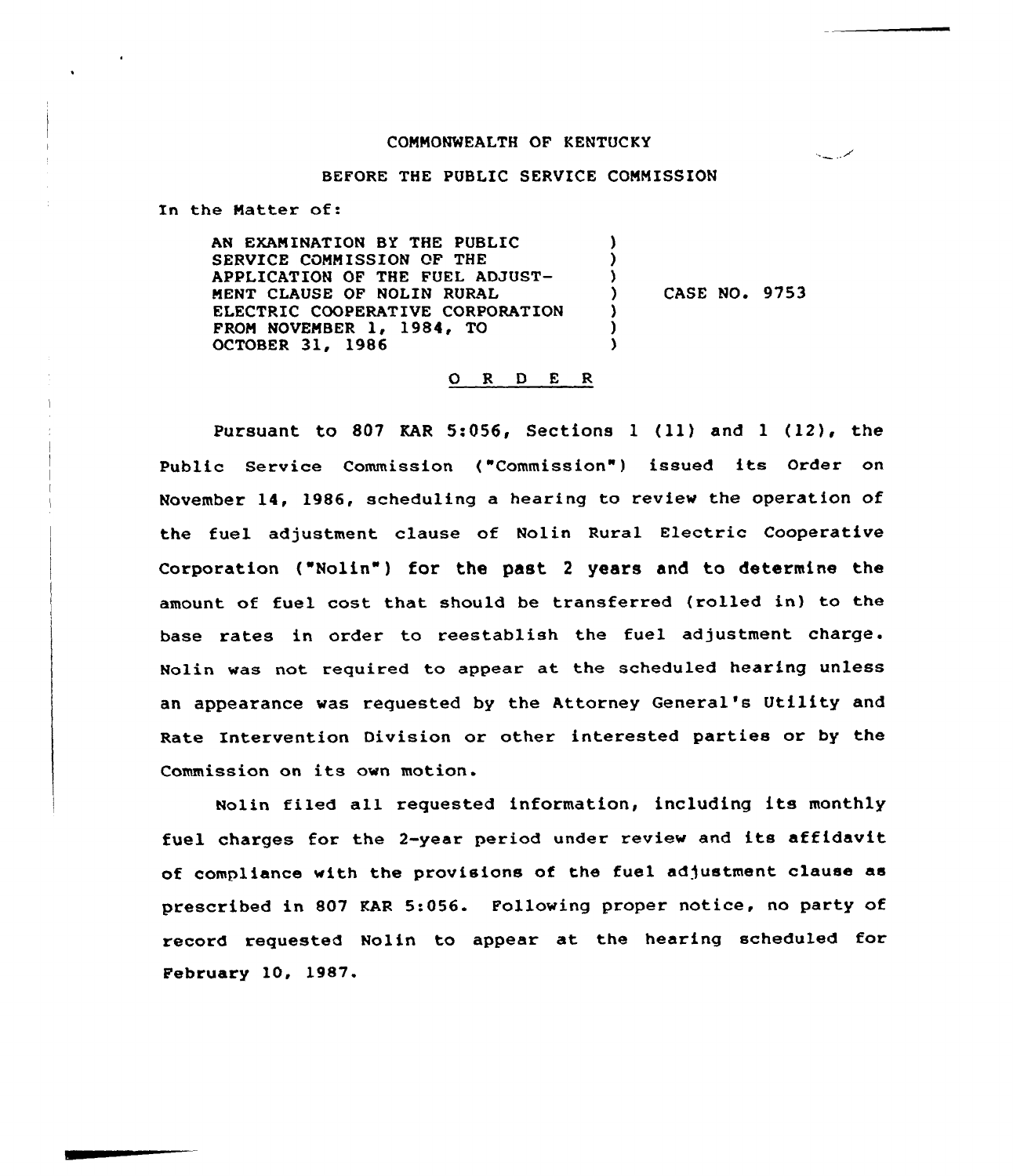The Commission approved a transfer (roll-in) of (1.46) mills per KWH to the base rates of Nolin's wholesale supplier, East Kentucky Power Cooperative, Inc., ("East Kentucky" ) in Case No. 9731. Approval of East Kentucky's proposal requires that Nolin also be authorized to roll-in those same fuel costs to its base rates.

The Commission, having considered the evidence of record and being advised, finds that:

1. Nolin has complied in all material respects with the provisions of 807 KAR 5:056.

2. Nolin's wholesale supplier has been authorized to transfer (roll-in) to its base rates fuel costs of (1.46) mills per KWH in Case No. 9731.

3. Nolin should be authorized to decrease the rates charged its customers by 1.55 mills per KWH in order to transfer fuel costs rolled-in by East Kentucky from the fuel adjustment clause to the base rates pursuant to the Commission's Order in Case No. 9731 and applicable line loss, and this can best be accomplished by a uniform reduction in all energy rates.

4. The revised rates and charges in Appendix <sup>A</sup> are designed to reflect the transfer of fuel costs from the fuel adjustment clause rate to the base rates.

IT IS THEREFORE ORDERED that:

(1) The charges and credits applied by Nolin through the fuel adjustment clause for the period November 1, 1984, through October 31, 1986, be and they hereby are approved.

 $-2-$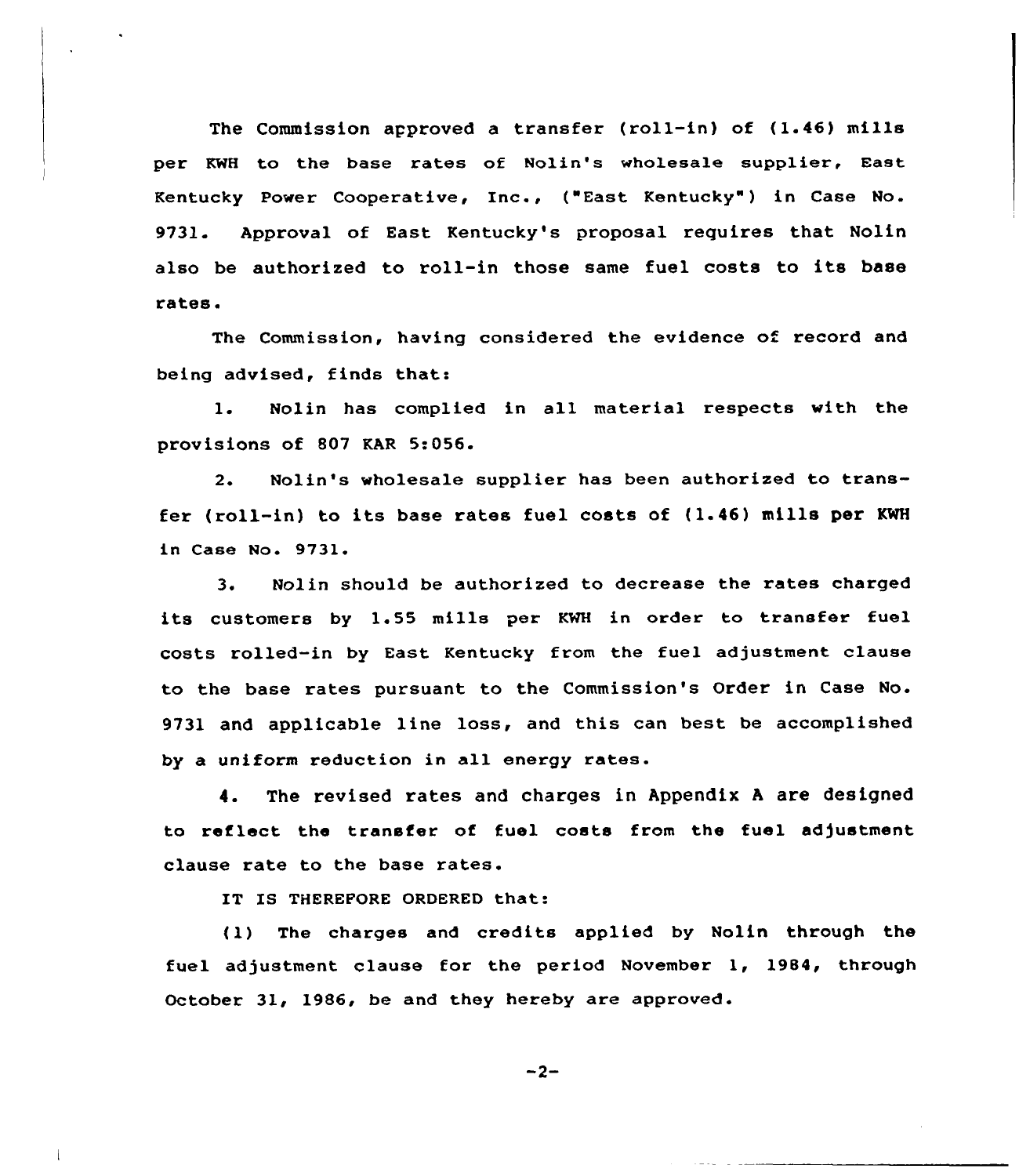(2) Nolin be and it hereby is authorized to transfer to its base rates fuel costs transferred (rolled-in) by its wholesale supplier pursuant to Case No. 9731.

(3) The rates in Appendix <sup>A</sup> be and they hereby are approved for service rendered by Nolin on and after Nay 1, 1987, which is also the effective date for East Kentucky's rates.

(4) Within 3D days from the date of this Order Nolin shall file with the Commission its revised tariff sheets setting out the rates approved herein.

Done at Frankfort, Kentucky, this 28th day of April, 1987.

PUBLIC SERVICE CONNISSION

el D. Hamany  $Chalran$ 

Wille

ATTEST:

Executive Director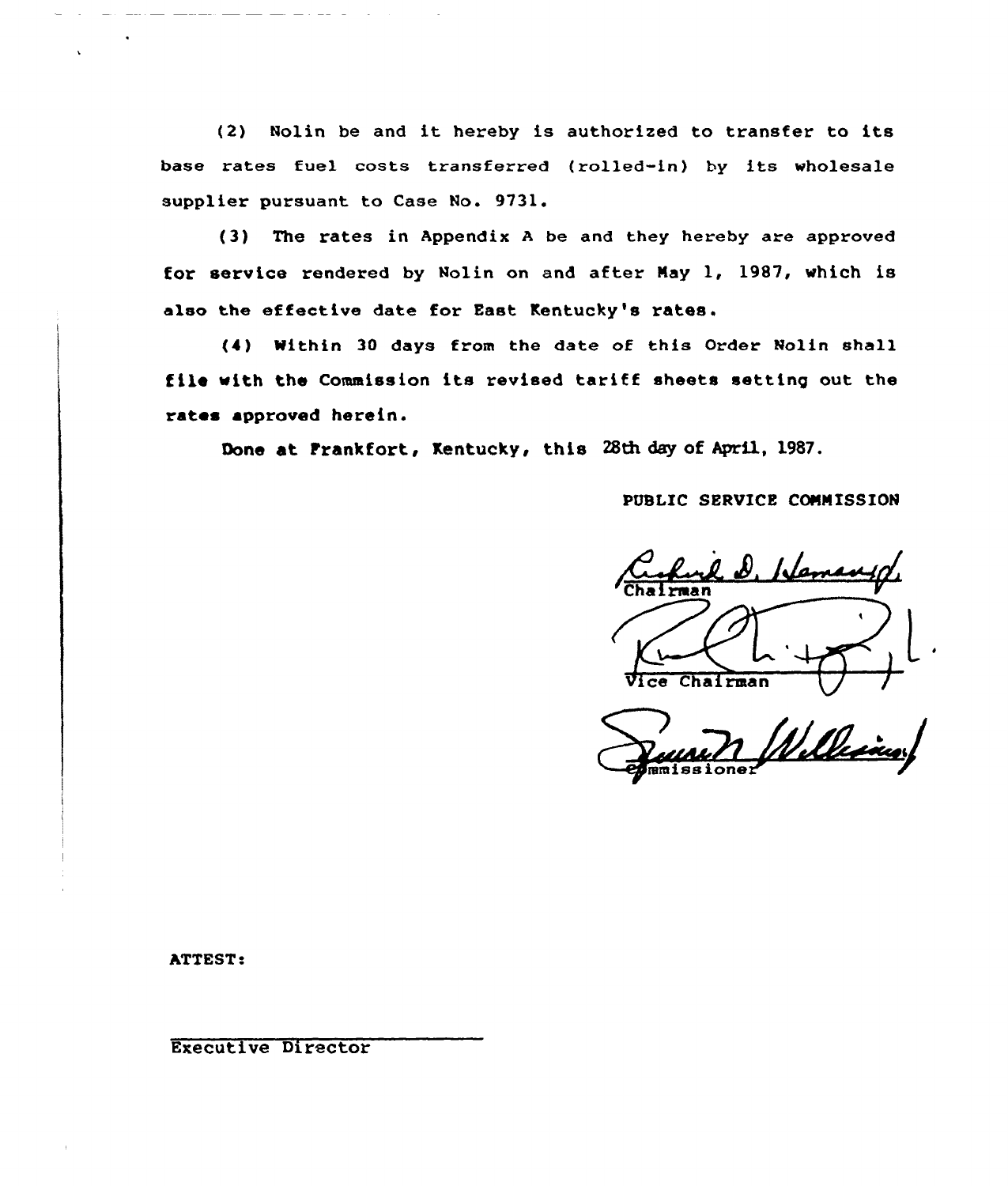### APPENDIX A

# APPENDIX TO AN ORDER OF THE KENTUCKY PUBLIC SERUICE COMMISSION IN CASE NO. 9753 DATED 4/28/87

The following rates and charges are prescribed for the customers in the area served by Nolin Rural Electric Cooperative Corporation. All other rates and charges not specifically mentioned herein shall remain the same as those in effect under authority of this Commission prior to the date of this Order.

SCHEDULE l\* RESIDENTIAL, FARM, NON-FARM, TRAILERS AND MOBILE HOMES

#### Rates:

| Customer Charge | \$5.00           | Per Month |
|-----------------|------------------|-----------|
| All KWH Charge  | $.05850$ per KWH |           |

SCHEDULE  $1 - T - 0 - D$ \* RESIDENTIAL, FARM, NON-FARM, TRAILERS AND MOBILE HOMES T-O-D

#### Rates:

| On-Peak Rate<br>Service Charge<br>All KWH per Month | <b>S5.00</b><br>$.05850$ Per KWH | Per Month |
|-----------------------------------------------------|----------------------------------|-----------|
| <b>Off-Peak Rate</b><br>All KWH per Month           | $.03343$ Per KWH                 |           |

SCHEDULE 2

COMMERCIAL, SMALL POWER, SINGLE PHASE AND THREE PHASE SERVICE\*

#### Rates:

| <b>Customer Charge</b> | <b>S5.00</b> | Per Month |
|------------------------|--------------|-----------|
| ALL KWH Charge         |              |           |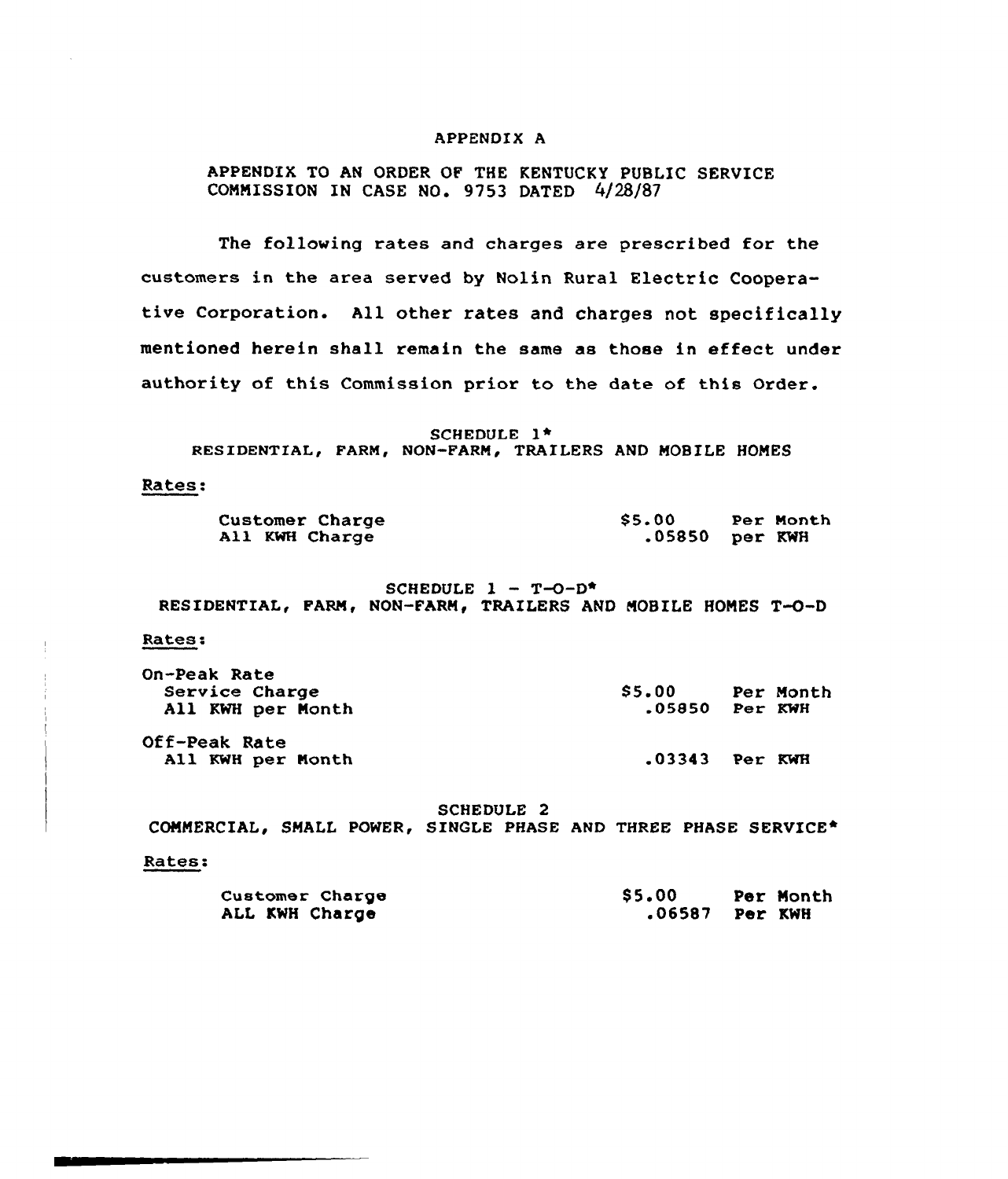### SCHEDULE 3 LARGE POWER\*

### Rate:

## Demand Charge

\$4.34 per Kilowatt of Billing Demand Per Month

## Energy Charge

| Pirst       | <b>2.500 KWH Per Month</b> |  | $$.05493$ Net Per KWH |  |  |
|-------------|----------------------------|--|-----------------------|--|--|
| Next        | 12,500 KWH Per Month       |  | .05022 Net Per KWH    |  |  |
| <b>Over</b> | 15,000 KWH Per Month       |  | .04880 Net Per KWH    |  |  |

## SCHEDULE 4 INDUSTRIAL+

### Rates:

### Demand Charge

\$4.34 Per Kilowatt of Billing Demand Per Month

## Energy Charge

| First |                      |  | 3,500 KWH Per Month | S.05870 Net Per KWH |  |  |
|-------|----------------------|--|---------------------|---------------------|--|--|
| Next  |                      |  | 6,500 KWH Per Month | .04515 Net Per KWH  |  |  |
| Over  | 10,000 KWH Per Month |  |                     | .04164 Net Per KWH  |  |  |

### SCHEDULE 5 RURAL LIGHT\*

Applicable: Entire Service Area\*

## Rates:

 $\begin{aligned} \mathbf{L}(\mathbf{L}(\mathbf{L}(\mathbf{L}(\mathbf{L}(\mathbf{L}(\mathbf{L}(\mathbf{L}(\mathbf{L}(\mathbf{L}(\mathbf{L}(\mathbf{L}(\mathbf{L}(\mathbf{L}(\mathbf{L}(\mathbf{L}(\mathbf{L}(\mathbf{L}(\mathbf{L}(\mathbf{L}(\mathbf{L}(\mathbf{L}(\mathbf{L}(\mathbf{L}(\mathbf{L}(\mathbf{L}(\mathbf{L}(\mathbf{L}(\mathbf{L}(\mathbf{L}(\mathbf{L}(\mathbf{L}(\mathbf{L}(\mathbf{L}(\mathbf{L}(\mathbf{L$ 

Service for the above unit shall be unmetered and billed on the consumer's monthly bill for other electrical service furnished by the Cooperative, at the rate of \$6.36 each and every month for each lighting fixture contracted for by the consumer.